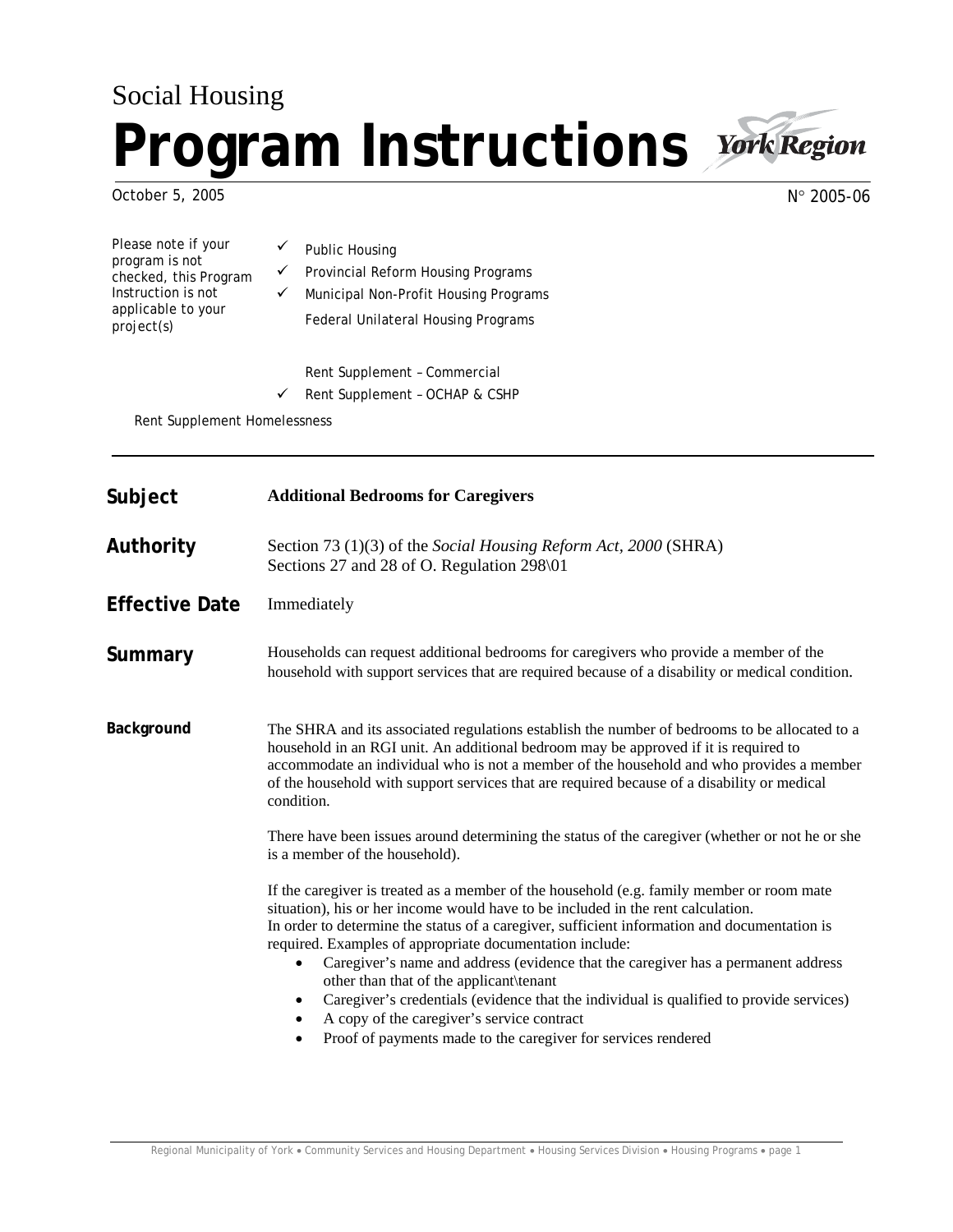#### **Procedure Eligibility for an Additional Bedroom to Accommodate a Caregiver**

An applicant or tenant is eligible for an additional bedroom to accommodate a caregiver who is not a member of the household if **all** of the following conditions are met:

- The household must request an additional bedroom for the caregiver;
- The household must submit verification from a physician that overnight caregiver services are required;
- The household must provide sufficient documentation to verify that the caregiver is **not**  a member of the household. The information required includes:
	- $\triangleright$  Name of caregiver
	- $\triangleright$  Permanent address of caregiver
	- $\triangleright$  Evidence that the caregiver is qualified to provide services
	- $\triangleright$  Copy of caregiver's employment contract
	- $\triangleright$  Record of payments to the caregiver

#### **Process**

An additional bedroom will be approved for a household if all of the eligibility criteria are met as long as the caregiver provides overnight services but does not live in the household on a fulltime basis.

If an additional bedroom is approved for a tenant who requires caregiver services, the housing provider will place the household on the internal transfer list for a larger unit as long as the housing provider has units of the appropriate size. There is no priority ranking for the household.

If the housing provider does not have units of the appropriate size, the household must be added to the centralize waiting list. The household must complete a new application form and building selection form. The housing provider will submit the application and all supporting documentation (including the caregiver information) to the Housing Access Unit. The household will be ranked as a new applicant.

### **Request for an Additional Bedroom for a Caregiver who is Considered a Member of the Household**

Individuals who live on a full-time basis in a household and who provide caregiver services are to be considered as members of the household. These individuals may work outside the home on a full-time or part-time basis.

An additional bedroom will be provided for a caregiver who is considered as a member of the household **but** that individual's income from sources other than the household will be used for rent calculation purposes.

If an additional bedroom is approved, the same process as noted above is to be followed.

## **Action Required**

Housing providers must determine the status (whether or not the individual is considered to be a member of the household) of a caregiver before approving a request for an additional bedroom for a caregiver.